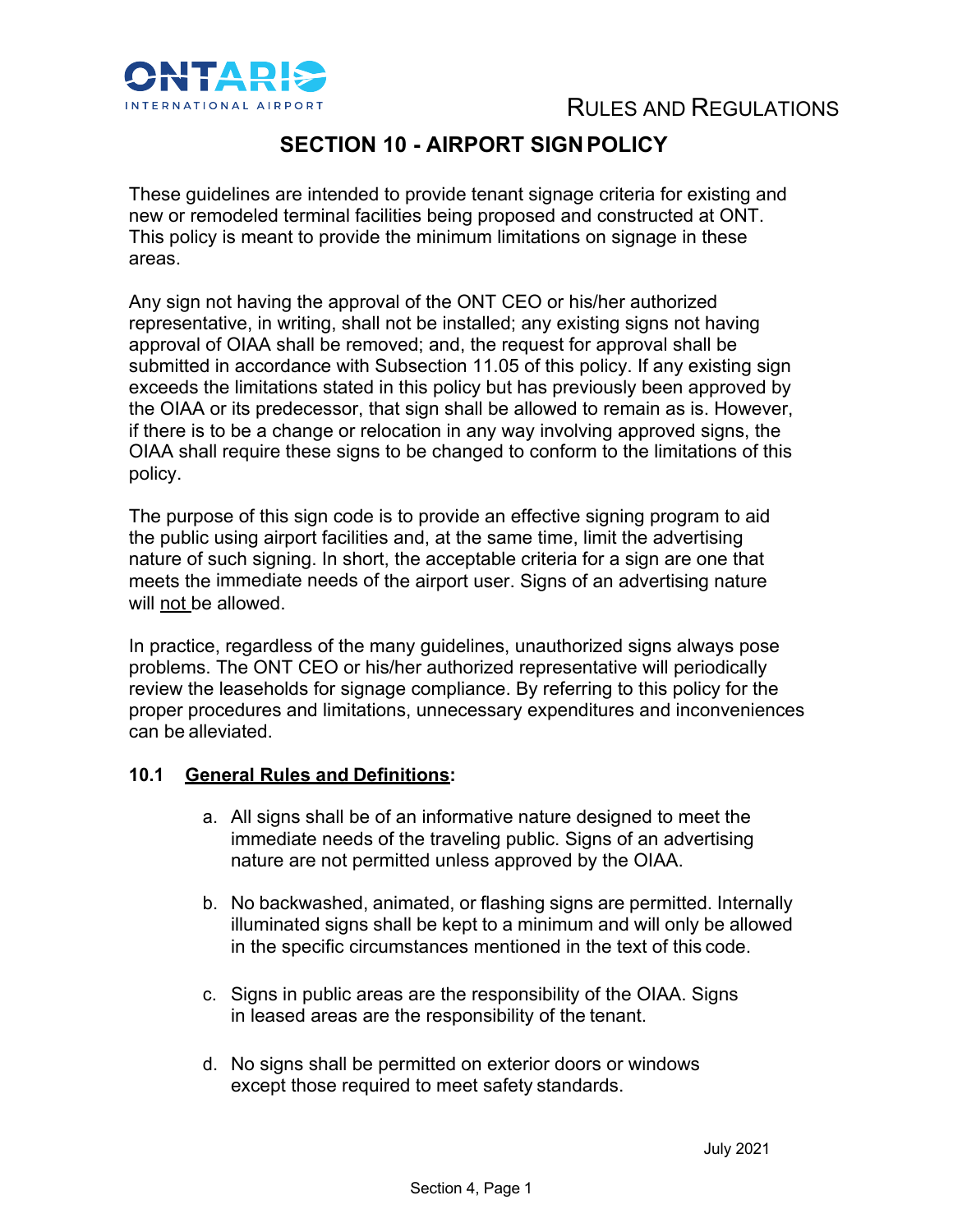

## RULES AND REGULATIONS

- e. No signs shall be permitted on the roof of any building. This regulation also applies to any structure atop a building, such as the ticketing building pylons.
- f. No exposed cans, raceways, crossovers, or exposed neon tubing shall be permitted.
- g. All signs must meet safety standards. All illuminated signs shall bear the label of the Underwriters' Laboratories, Inc., and shall meet all local code requirements.
- h. Signs of a promotional nature may be displayed only if such signs or promotions are first authorized in writing by the ONT CEO or his/her designated representative with the understanding that such signs or promotions are of a temporary nature. The ONT CEO or his/her designated representative shall approve the duration of the promotional activity, but that said activity shall havea maximum longevity of 30 days.
- i. Signs not covered in this code are to be considered prohibited. Exceptions may be granted if such additional signing serves the public.

### **10.2 Airline Signs – T2/T4 Building Exterior, Curbside Check-in and Roadways:**

- a. T2/T4 Buildings; No signage shall be permitted on the exterior surfaces of T2/T4 buildings. Signing for the tenants and terminal activities will be limited to sign modules above each airline ticket counter and under the T2/T4 canopies. Canopy and roadway signing shall be furnished and installed by the OIAA. The copy on these signs will be limited to the system alphabet (Helvetica) and color or logo/signatures will not be permitted. The copy, frequency, and placement of these signs will be determined by the ONT CEO.
- b. T2/T4 Curbside Check-in Areas; Airline identification signs shall be permitted on curbside check-in counters. Letter area and logo height shall not exceed six (6) inches. These signs shall be attached to the curbside check-in counter only. No signs shall be permitted on conveyor systems, housings, or other structures.

## **10.3 Airline Signs - T2/T4 Building Interior Ticket Counters, Check-in and Baggage Claim Areas:**

a. Airline Ticket Counters; Airlines are responsible for the primary airline identification (recognized logo/signature) and shall be confined to the ticket counter back-wall.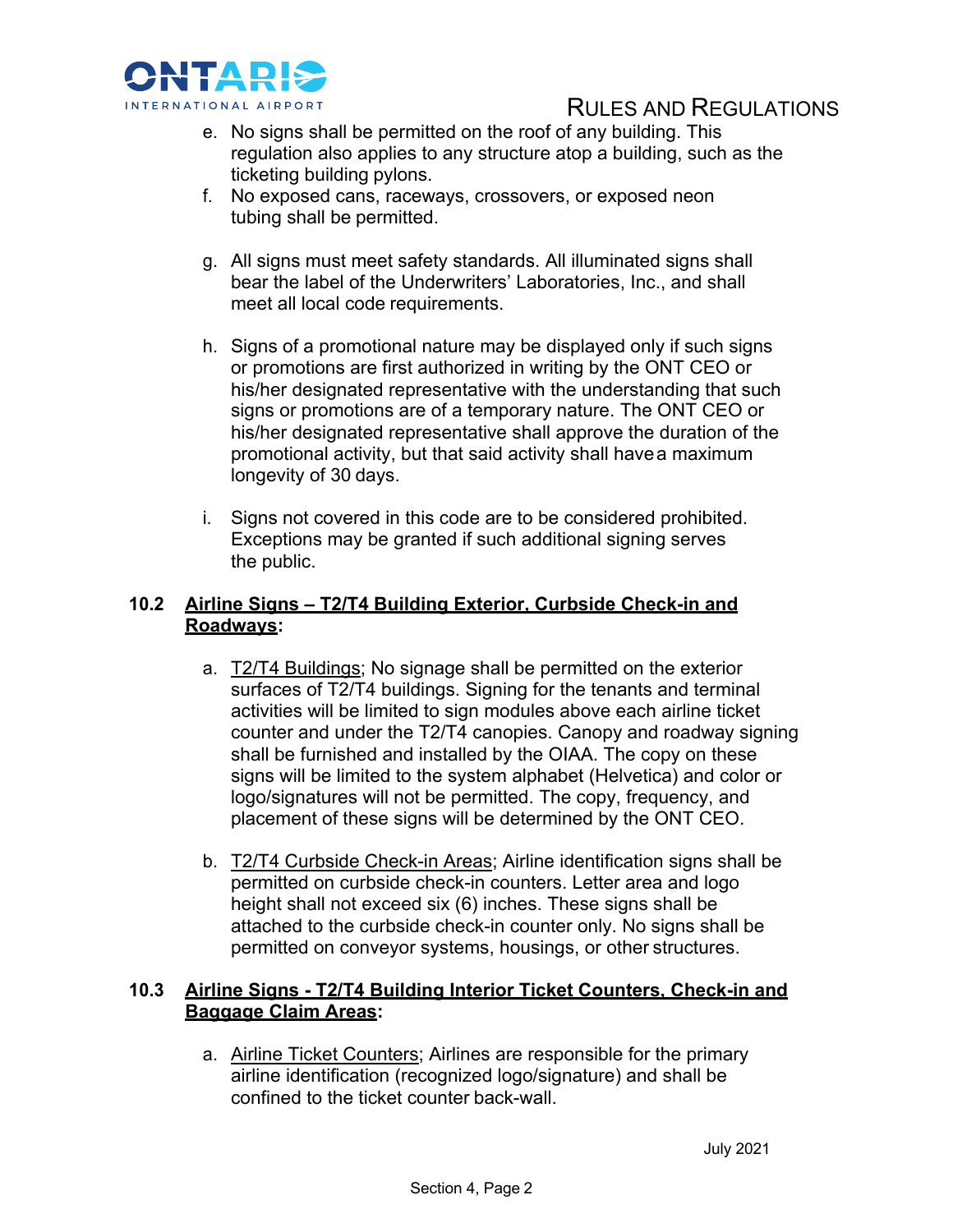

- 1) Airline identification on the overhanging fascia will be limited to the corporate name in the system alphabet (Helvetica) and is the sole responsibility of the OIAA.
- 2) Airline identification will be limited to the basic corporate name in the system alphabet (Helvetica) on the fascia. Additional copy such as "Airlines" will not be permitted. Frequency and copy size will be governed by linear counter length, architectural guidelines for that building, and follow standards set by the OIAA. All fascia signs are the sole responsibility of the OIAA.
- b. Baggage Claim or Check-In Signs; Signs directly relating to the claiming of baggage or check-in of baggage are permitted. Letter height is restricted to a maximum of 4 inches with a maximum letter area height of 18 inches.

### **10.4 Concessionaire Signs in the Passenger Areas:**

- a. Auto Rental Agency;
	- 1) Identification on the overhanging fascia will be limited to the basic corporate name in the system alphabet (Helvetica). The letter height will be dictated by the signage system or motif requirements of that area or building and approval by the OIAA.
	- 2) Corporate identification (recognized logo/signature) shall be confined to the counter back wall. The back-wall treatment shall be restricted in display content to one logo/signature. The maximum letter height is eight (8) inches and the maximum letter area height will be 12 inches. Internally illuminated combination logo/reservation plastic holders are not permitted.
	- 3) Line control or queue signs suspended from the fascia directly above the counters shall be greater than four (4) inches high and the letters shall not exceed two (2) inches in height. Logo/signatures shall not appear on these devices nor shall they have additional attached appendages. These signs shall match in illumination and clear distance from the floor.
	- 4) Signs used to identify unoccupied counters or telephones for this purpose shall have a maximum letter height of one (1) inch and a maximum letter area height of four (4) inches.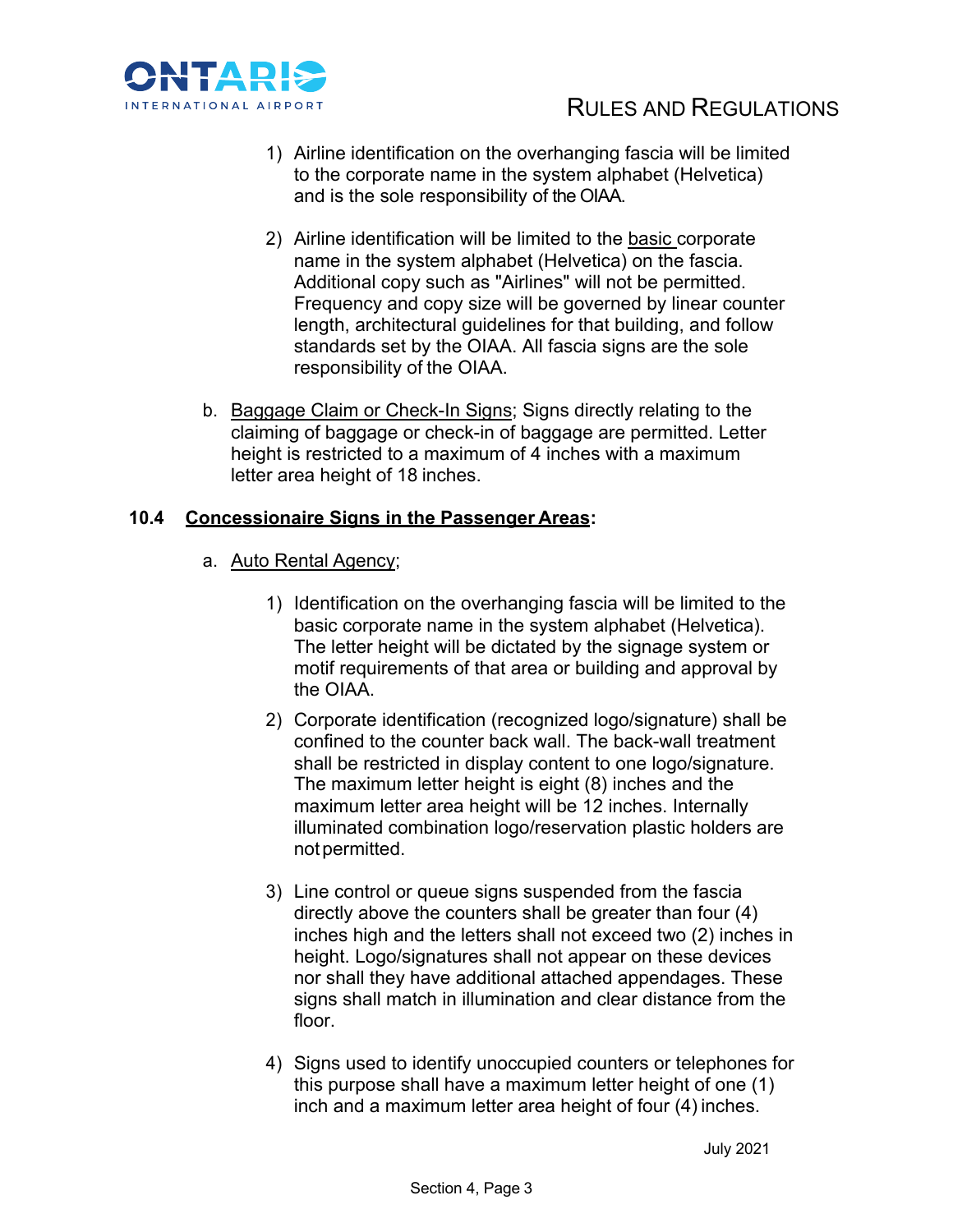

- b. Bus and Limousine Services; All signs for bus or limousine services shall have a letter height not to exceed four (4) inches, with a maximum letter area height of 12 inches.
- c. All Other Concessionaires; Concessionaires must submit graphics and sign proposals to the OIAA for review. Graphics, signs, and letter sizes will be approved based on each individual situation.

### **10.5 Submitting Sign Requests:**

a. Before any sign may be installed, drawings must be approved by the OIAA. Submit all requests to:

> Ontario International Airport Authority 1923 East Avion Street Ontario, CA 91764 (909) 544-5300

- b. The sign drawing submitted shall include the following:
	- 1) A scale drawing of sign location and an elevation view of building fascia or wall showing the sign in place.
	- 2) A detail scale drawing of the sign showing letter style, dimensions, and specifications describing materials and color.
- c. For other buildings or conditions not listed in the code, review and approval of signs will be based on those portions of this Sign Policy deemed to be most applicable to the sign presented for approval.
- d. Every sign permit issued shall expire 180 calendar days from the date of issuance if the work permitted thereunder has not commenced, or if the work started has been suspended for a period of 180 days or more.